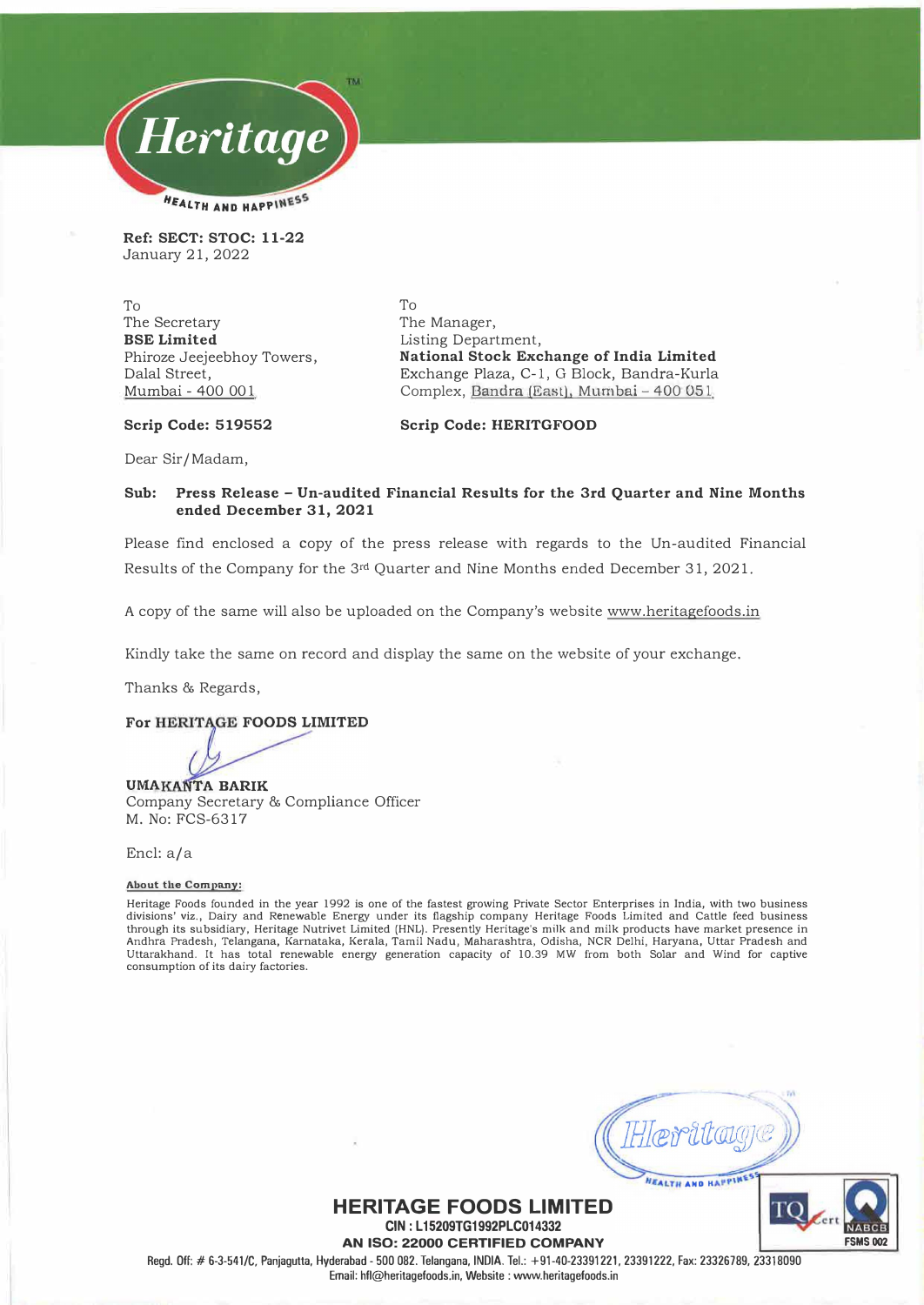

# **Heritage Foods' consolidated Q3 FY2022 revenue grows by 10.3% YoY at INR 6,670 million**

# **Value Added Products contribution to the overall dairy revenue rises to 25.1% at INR 1,647 million**

**Hyderabad, January 21, 2021**: Heritage Foods Ltd., a leading value-added and branded dairy products player in India, today announced its financial results for the third quarter and nine months ended on December 31, 2021.

# **Q3 FY2022 Results - Consolidated**

- Revenue from operations was at INR 6,670 million during the quarter; up by 10.3% YoY
- EBIDTA stood at "INR 392 million in Q3 FY2022 as compared to INR 773 million in Q3 FY2021; EBITDA Margin stood at 5.9% in Q3 FY2022
- Net Profit during the quarter stood at INR 208 million as compared to \*INR 464 million in Q3 FY2021

## **9M FY2022 Results - Consolidated**

- Revenue from operations was at INR 19,854 million during 9M FY2022; up by 7.1% YoY
- EBIDTA stood at INR 1,550 million in 9M FY2022 as compared to INR 2,204 million in 9M FY2021; EBITDA Margin stood at 7.8% in 9M FY2021
- Net Profit during 9M FY2022 stood at INR 839 million as compared to \*INR 1,296 million in 9M FY2021

( # EBITDA before Exceptional Items; \*Net Profit excludes exceptional items gain due to changes in fair value of derivative liabilities and fair value loss on FVTPL securities and includes profit and loss from continued operations)

# **Operations Highlights**

- Average milk procurement during Q3 FY2022 was at 1.2 million litre per day (MLPD) compared to 1.1 MLPD in Q3 FY2021
- Average milk sales during Q3 FY2022 was 1.03 MLPD compared to 0.97 MLPD in Q3 FY2021
- Curd sales during Q3 FY2022 were at 271.0 metric tonnes per day (MTPD) as compared to 231.0 MTPD in Q3 FY2021; registering a growth 17.3% YoY despite extended monsoon season
- Revenue from Value added products (VAP) grew by 21.1% YoY to INR 1,647 mn in Q3 FY2022. VAP contributed 25.1% to the overall dairy revenue during Q3 FY2022 as against 23.1% in Q3 FY2021